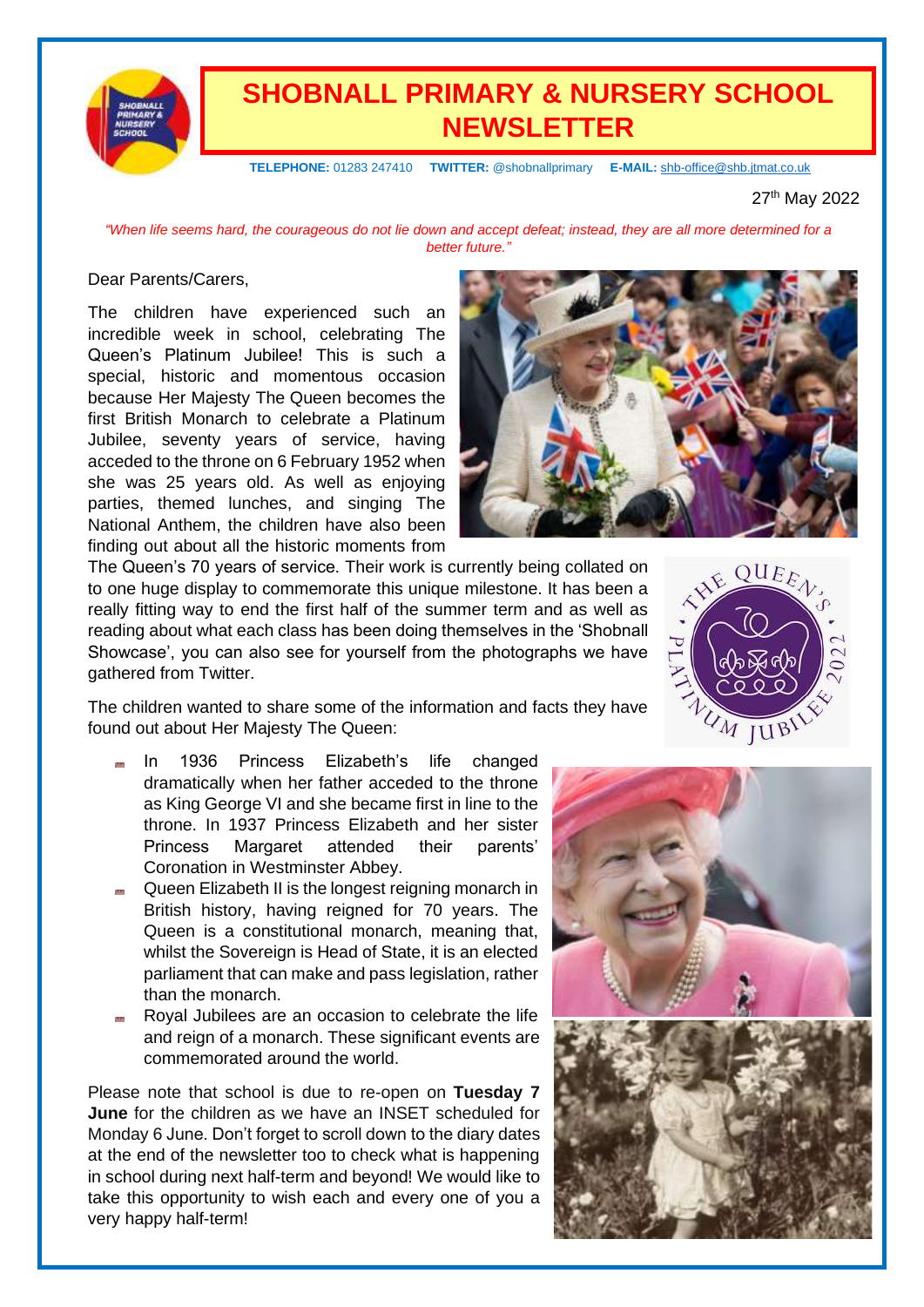# **SHOBNALL CELEBRATIONS!**

We have had a great week celebrating **The Queen's Platinum Jubilee**! Let's see what we have been doing…

















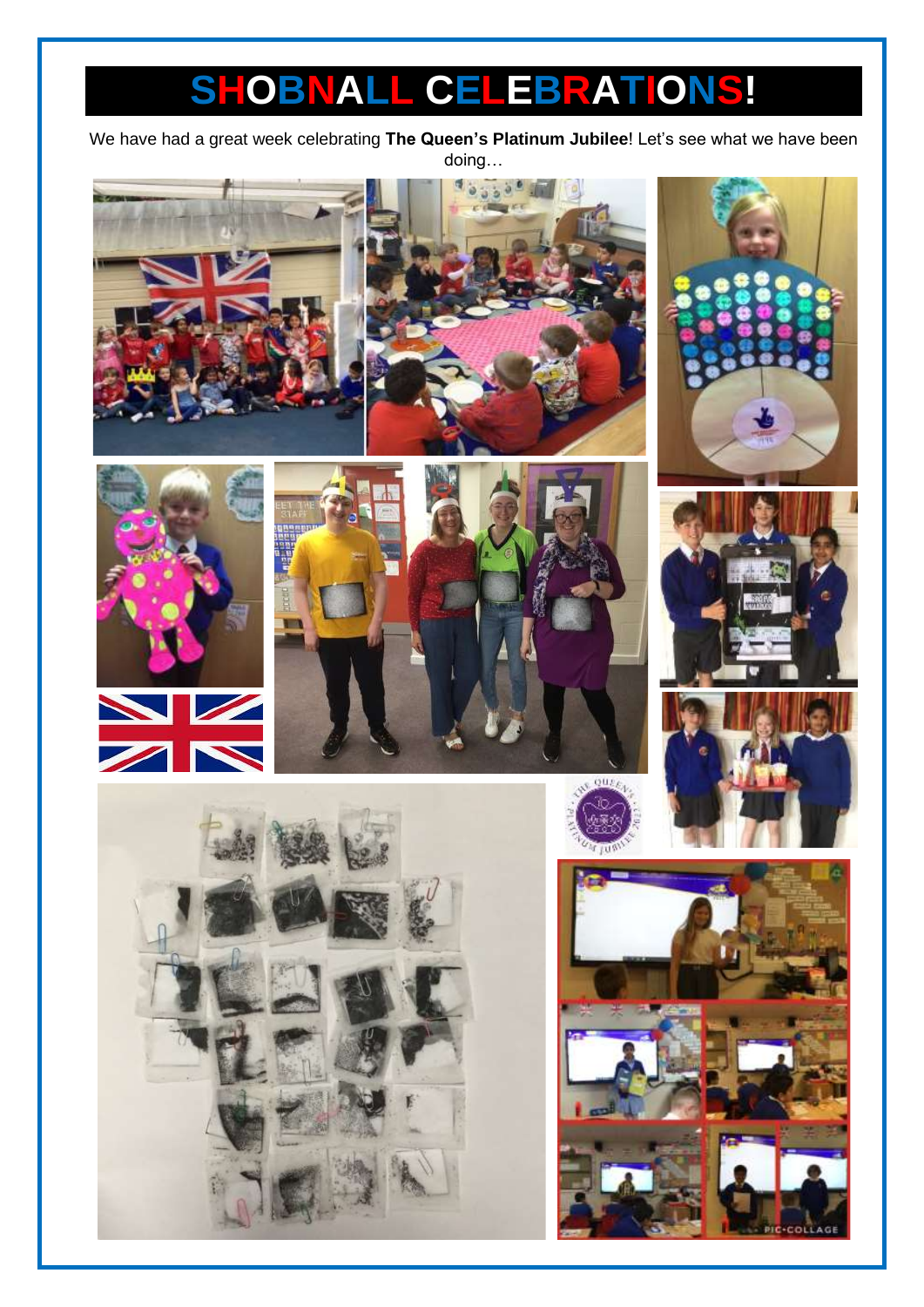**Young Voices 2022 – Resorts World Arena, Birmingham**





As you will be aware, our choir were very proud to take part in Young Voices at Resorts World Arena in Birmingham last week! The final cut for the film of our concert has been finished and it's amazing. You can access it via **YVTV [channel](https://youngvoices.cmail20.com/t/t-l-qdyjrz-jrdujlyhly-y/)** and/or get the concert video stream by heading over to **[yv22film.co.uk](https://youngvoices.cmail20.com/t/t-l-qdyjrz-jrdujlyhly-j/)**. Once again, a HUGE congratulations to the choir for making the 25th anniversary so memorable. Please note, **all concerts will be available to stream for 6 months on 1 device and downloadable to keep at the end of this period.**

#### **Sports Day – Monday 20 June 2022**

With Sports Day scheduled to take place on **Monday 20 June 2022**, we wanted to share with you our plans for the event which you are all invited to. If necessary, the reserve date is Wednesday 22 June 2022.

To ensure for a fully inclusive event, the children will be competing in a range of challenges within their own class zone (see plan here). This worked well last year, and the children loved it! They will be participating in a carousel of track and field events in their zones, allowing parents to spectate from around the edge. Due to the organisation, **EYFS/KS1** will compete in the **morning**, starting at **9.15am** and **KS2** will compete in the **afternoon**, starting at **1.15pm**. At the end



of each session, we will total up the team points, announcing the overall winning house at the end of the day on Twitter. Some other points to note are:

- The PFA are running a barbeque at both events, so please bring some cash if you would like to purchase any drinks or snacks.
- Unfortunately, we are unable to provide a high number of chairs, so you are more than welcome to bring your own to sit on.
- Please could ALL children come appropriately dressed in their PE kit on the day. Please see <https://shobnallprimaryschool.co.uk/school-uniform/> if you need further guidance.
- Please could ALL children ensure they have their water bottles in school with them on the day. If the weather is especially warm, sunhats are an essential as is coming to school with sun cream on.

Many thanks to Mrs Welch and Mr Attwood for organising this event, and we look forward to seeing you there for a great day of sporting competition. Many thanks for your support.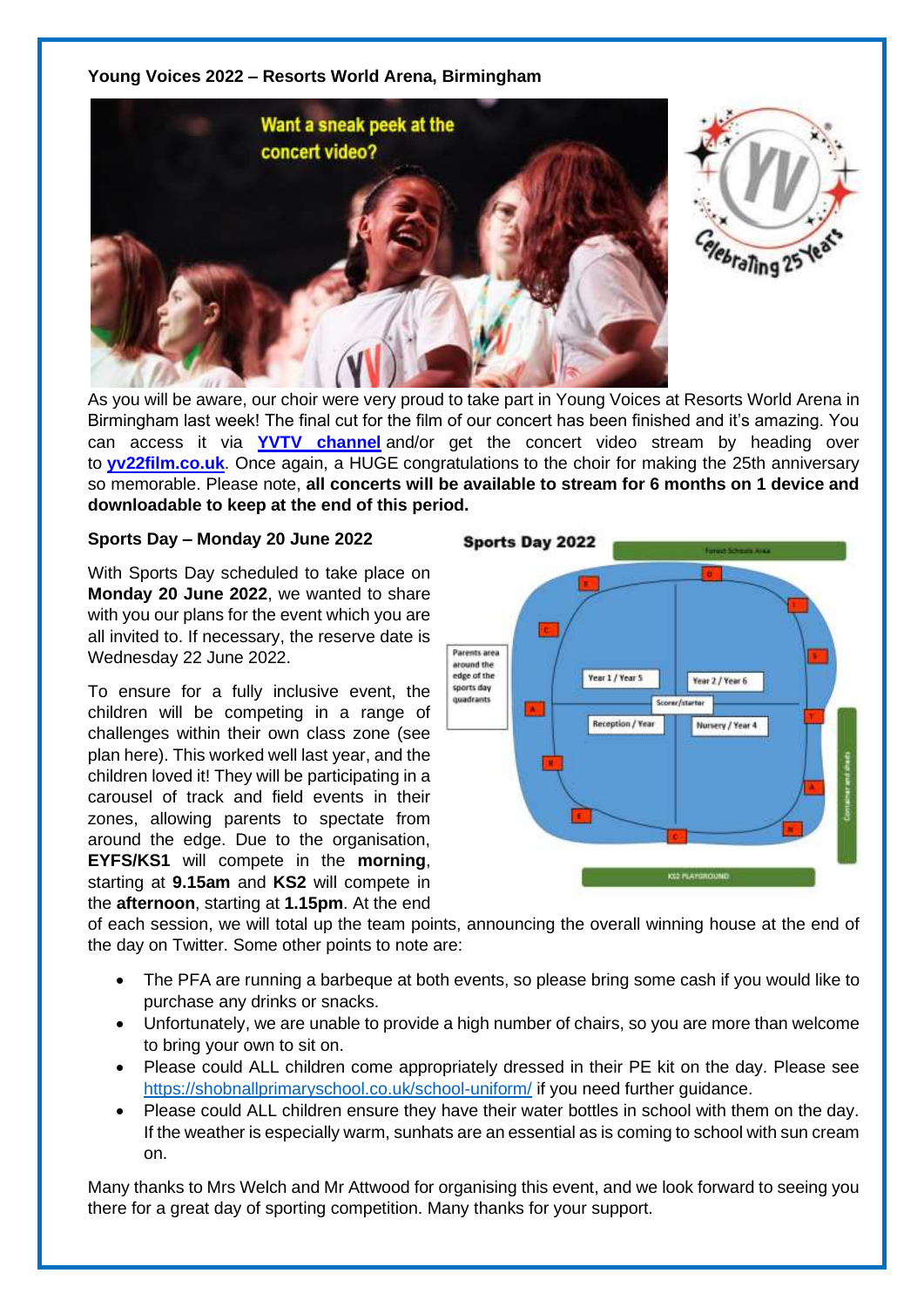#### **PFA Midsummer Movie Night**

Thank you once again to everyone for supporting the PFA Midsummer Move Night this week! Your support has helped raise a total of **£411.82**! Thank you!

#### **Online Safety Tips**

Creepy characters like Slender Man or Huggy Wuggy. Dangerous online challenges. Songs or videos that aren't suitable for youngsters. When things like these begin trending online, it can be difficult to prevent children accidently stumbling across them – especially if they use a range of platforms, like online games, social media, streaming sites or messaging apps. A trend can originate in one online space and rapidly spread to other platforms or via chat apps. The frightening Huggy Wuggy character, for instance, first emerged as part of a game on Steam; now there are parody songs on TikTok, videos on YouTube and more than 45,000 results for #huggywuggy on Instagram.

In the guide, you'll find tips on a number of potential risks such as accidental exposure, inappropriate language and unsuitable videos.

#### **School Uniform Exchange**

Please don't forget the *school uniform exchange*, which continues! There is a box situated just by the main school office for any parents who have items they wish to donate. Please could we ask that these are cleaned and in good condition before placing in the box! Amy Roobottom continues sorting and collating this. As previously stated, if you wish to contact Amy to ask what is available that you might be in need of, please contact the school office via [shb-office@shb.jtmat.co.uk](mailto:shb-office@shb.jtmat.co.uk) and we will ensure this is forwarded to her.



#### **Hot Lunch Options – 7 th June – 10th June 2022**

|                                                   |          | <b>TUESDAY</b>                                                                | WEDNESDAY                                                      | <b>THURSDAY</b>                                                                                    | FRIDAY                                                   |
|---------------------------------------------------|----------|-------------------------------------------------------------------------------|----------------------------------------------------------------|----------------------------------------------------------------------------------------------------|----------------------------------------------------------|
| <b>MAIN DISH</b>                                  | c        | Pork meatballs in a<br>tomato sauce                                           | <b>Roast turkey and</b><br>stuffing                            | All day breakfast                                                                                  | <b>Fish Cake</b>                                         |
| <b>VEGETARIAN</b><br><b>MAIN DISH</b>             | t.       | Vegetarian<br><b>Bolognese</b>                                                | <b>Ouorn fillet and</b><br>stuffing                            | Vegetarian all day<br>breakfast                                                                    | <b>Quorn nuggets</b>                                     |
| 5 <sub>1</sub><br><b>ACCOMPANIMENTS</b>           | $\sigma$ | Pasta<br>Garlic bread<br><b>Broccoli</b><br><b>Carrot</b> batons<br>Salad bar | Roast potatoes<br>Green cabbage<br>Sliced carrots<br>Salad bar | <b>Bread wedge</b><br><b>Baked tomatoes</b><br><b>Mushrooms</b><br><b>Baked</b> beans<br>Salad bar | Chips<br>Sweetcorn<br>Mushy peas<br>Salad bar            |
| <b>DESSERTS</b>                                   | s        | Fruity flapjack                                                               | Strawberry jelly<br>and fruit                                  | Shortbread                                                                                         | Fresh fruit and ice<br>cream                             |
| G)<br><b>FRESH FRUIT</b><br><b>&amp; YOGHURT</b>  | E        | Fresh fruit and<br>yoghurt                                                    | Fresh fruit and<br>yoghurt                                     | Fresh fruit and<br>yoghurt                                                                         | Fresh fruit and<br>yoghurt                               |
| <b>JACKET POTATOES</b><br><b>&amp; SANDWICHES</b> | D        | Jacket potato and<br>sandwiches with<br>various fillings                      | Jacket potato and<br>sandwiches with<br>various fillings       | Jacket potato and<br>sandwiches with<br>various fillings                                           | Jacket potato and<br>sandwiches with<br>various fillings |

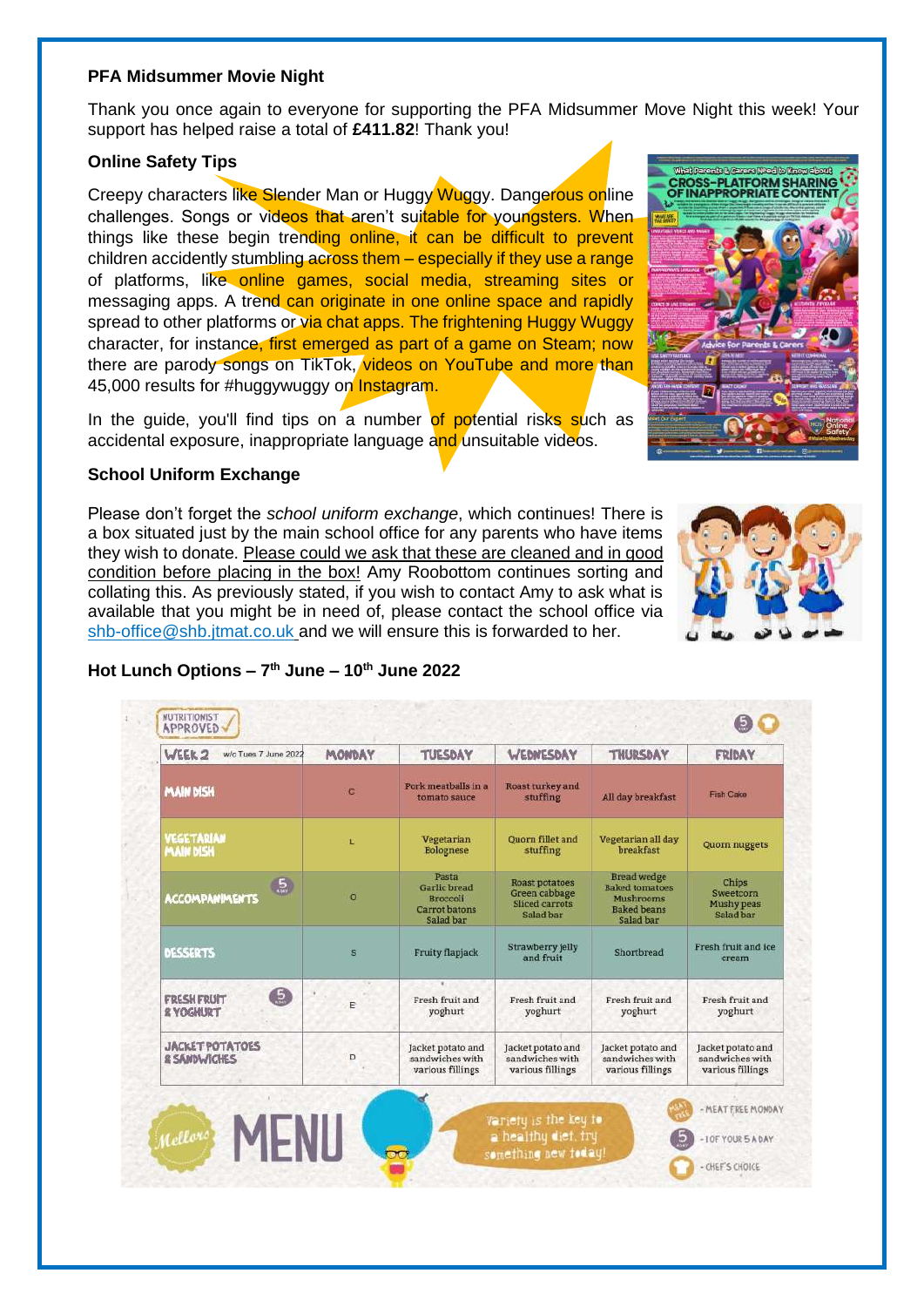## **SHOBNALL SHOWCASE!**

Let's have a sneaky peek as to what has been going on in our classrooms this week…



#### **Nursery**

The excitement in Nursery this week has simply been nonstop! We began our week celebrating new life, as our first chick was born! We then had a further four chicks break out of their shells to give us five healthy chicks altogether. The children are fascinated by them and are enjoying watching their daily antics! On Wednesday we went on our trip to a local farm. We got to see lots of baby lambs, calves, fed the pigs and enjoyed a delicious picnic! A walk through the Enchanted Woodland was an adventure,

looking for Fairy Bluebell's friends who were playing hide and seek! To conclude our week, our jubilee preparations culminated in a lovely party with music, dancing and more party food! What a fantastic end to another half term in Nursery!

#### **Reception**

Wow what an amazing week the children have had in Reception celebrating The Queen's Jubilee!

They have continued learning about The Queen with a focus on the monarch and had lots of fun taking part in their own coronation ceremony.

After sharing the book 'The Queen's Handbag,' by Steve Antony we explored some famous London landmarks and the children shared their creative, impressive homework.

Throughout the week the children have completed a plethora of art activities to signify key events from 2010-2019. Some of these included creating salt dough medals for the London 2012 Olympics, junk model aeroplanes for the missing Malaysian aircraft of 2014 and a huge Harry Potter collage to highlight the release of the final movie in 2011!

We ended the week with a trip to London on our Reception London tour bus. We were



able to spot lots of landmarks and enjoyed a tea party at Buckingham Palace. We then joined the rest of the school for an afternoon of Jubilee fun with games, singing and dancing!

#### **Year 1**

Year 1 kicked off the week by writing a letter to The Queen, congratulating her on celebrating her Platinum Jubilee! The children have engaged in lots of craft activities about the Queen's Platinum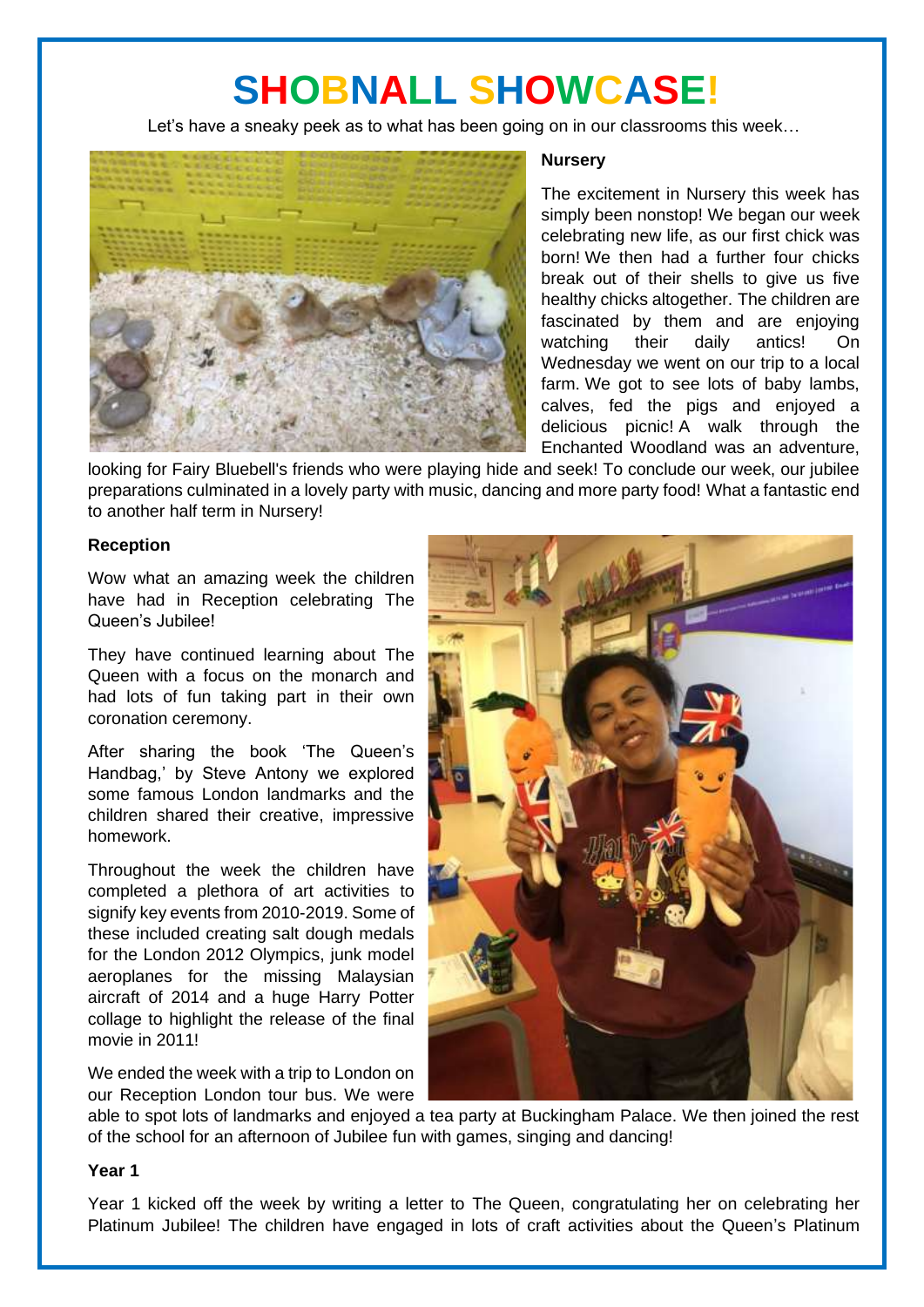

Jubilee too, including creating bunting to decorate the classroom and learning about having the right to vote. The children practised this by voting for which story they would like to read in class. The children have also focused on the decade of the 2000s to contribute to a whole school display looking at the 70 years The Queen has reigned. They have created lots of arts and crafts surrounding significant things that happened in Britain during this time. I hope you have a wonderful half term!

#### **Year 2**

Year 2 have thoroughly enjoyed their week learning about the 1990s! The children have participated in lots of activities and have learnt so much…. here is an overview of a decade to remember! 1990; England came  $4<sup>th</sup>$  in the World Cup, where Paul Gascoigne made the headlines for a tearful ending. 1991; The World Wide Web was created – Year 2 couldn't believe the sound of Dial-Up and the fact you had to wait extended times for the internet to work! 1992; The UEFA Premier League was created and to commemorate this the children recreated the first football home kits! 1993; A firm favourite for Year 2…Mr Blobby had his Christmas Number 1 'Mr Blobby'. 1994; This memorable year saw the opening of the Channel Tunnel, a huge milestone in



Hairrowtho news! Princess plane of Wales has tragically died in a carastrophic can crash in Paris. This terrible event has also taken the lives of her boypriend oods Foyed and the driver of the car, This tragic accident. acured as Parmarzzi pursued the royal caren motorcycles. Princess Diana will be remembered for the bappeness and brightness she brought to people all over the world.

engineering history. The National Lottery also debuted, and the children created the Guinevere Random Number Selector. In 1995 the iconic song 'Wonderwall' by Oasis was released and Year 2 thoroughly enjoyed learning the song and performing it for Twitter. For 1996 the children created a collage of the UEFA Euros Poster, hosted in England…the year we thought football was 'Coming Home'! 1997 saw the tragic death of Princess Diana – Year 2 wrote news monologues for the event as if they were news reporters reporting live. The children loved learning famous songs from 1998 including 'Believe' by Cher and 'My Heart Will Go On' by Celine Dion. And to finish it all off, in 1999 Video Cassette Tapes started to fade out due to the introduction of DVDs. What a decade to remember!

#### **Year 3**

Year 3 have had a fantastic week celebrating Her Majesty The Queen's Platinum Jubilee. We have been learning all about significant events that happened in the 80's and creating some fantastic artwork to represent one event from each year. Being one of the most popular toys from the decade, the children enjoyed making Rubik's Cubes and playing with some earlier in the week. In 1981, The wedding of Prince Charles and Lady Diana took place. Diana's train was 25 feet long, the longest in royal wedding history, and had to be attached to the dress with a specially made mechanism. As a class, the children have created a wedding dress train and have added beautifully decorated doilies and flowers – fit for a princess! Along with all the creative work happening inside the classroom, I have been extremely impressed by the children's mini homework projects. It is clear to see how much effort the children have put into their 80's projects and how much they have enjoyed this focus. On Friday afternoon, further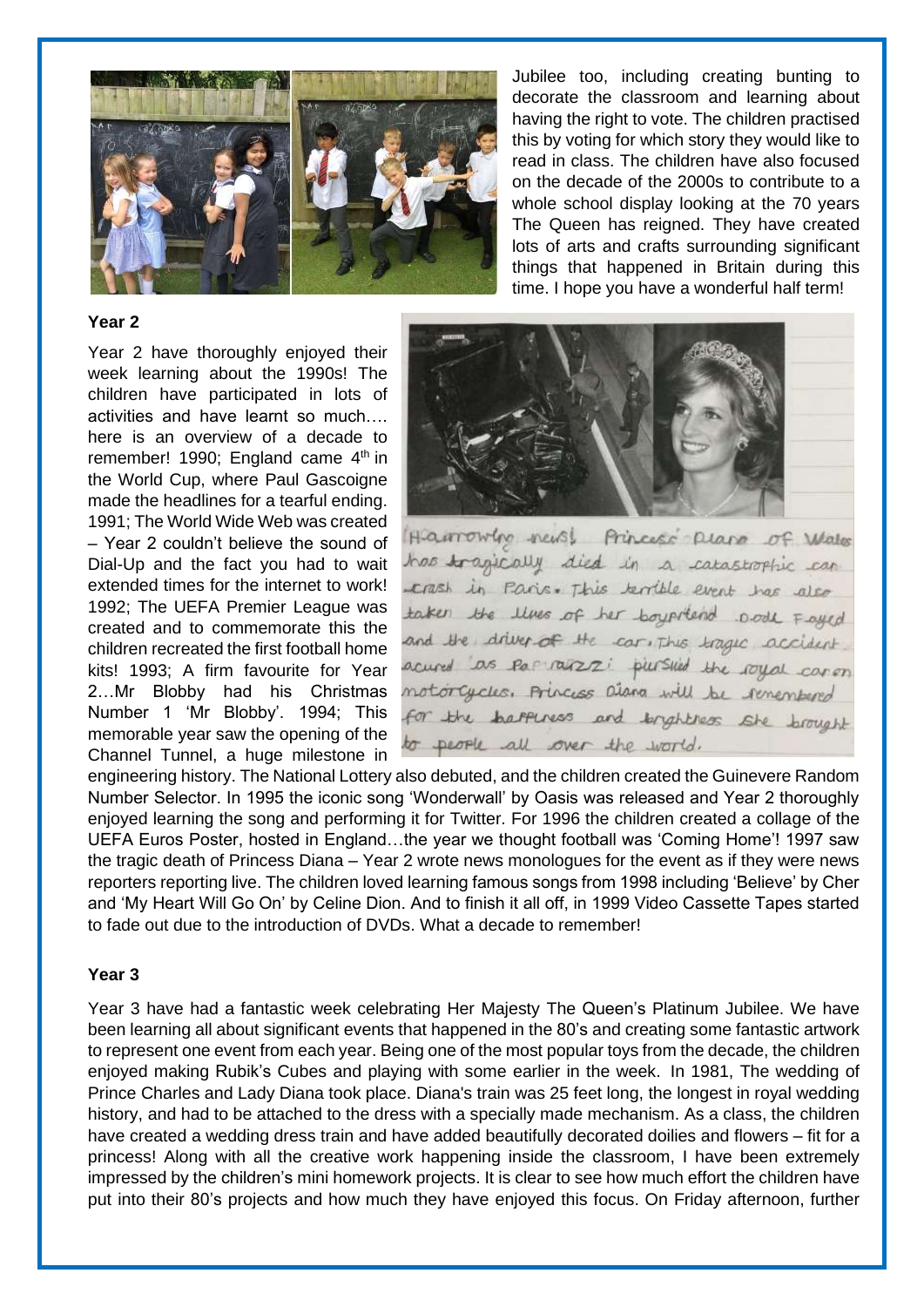jubilee celebrations took place on the field where the children had a big jubilee party filled with snacks and games. I hope you have a restful half-term break Year 3 – it is well deserved!



#### **Year 4**

Year 4 have had a lovely last week. Although this has been our Jubilee celebration week, the children have continued with their Maths lessons learning about money, which the children have really enjoyed. In English, the children have written a poem to celebrate The Queen's Jubilee and congratulating her on 70 years on the throne! Alongside this, the children have loved creating items from 1970-1979. They first conducted research on what happened during each year and then choose a particular event that they could create something to represent that year. From a collage of a concord plane from 1970 to a portrait of Margret Thatcher outside 10 Downing Street, Year 4 have well and truly covered it all in the 70's! Year 4 also had their class assembly this week and I am so proud of how hard the children worked to practise their lines and the songs. They did AMAZING!! Finally, the

week came to an end with the children enjoying their Jubilee party. A wonderful week Year 4. Have a restful half term and keep practising those timetables!

#### **Year 5**

Year 5 have enjoyed this week learning all about the history of the 1960's. The children have been working in groups to create a piece of artwork about one year which includes winning the World Cup in 1966, Charlie and the Chocolate Factory being published and the first ever episode of Coronation Street. With the guidance from Mr Rowley and his incredible artistic talent, the pupils have used paint, water colours, oil pastels and pencils to create their master pieces.



Forest School included many Jubilee activities this week, which included the children making their own crowns from natural materials and painting leaves with red, white and blue.



#### **Year 6**

We have had a lovely week in Year 6 celebrating the Queen's Platinum Jubilee! We started our week discussing the event and why we celebrate it before writing our own poems inspired by Paul Cookson. Each year group has been focusing on a decade from the Queen's past 70 years and Year 6 have focused on the 1950s, from 1952 - 1959. We were lucky to work with Mrs Derby, an art teacher from John Taylor High School, focusing on 1952, where the first tea bag without a string was introduced with Tetley! We made our own art from tea bags - have a look on Twitter for some of our examples. We have explored the discovery of the DNA structure in 1953, making our own origami helix structure as well as another model made from sweets and cocktail sticks! For 1954, we investigated the earthquake that hit Derby and made our own Earthquake proof towers using dried spaghetti and marshmallows! To end the week, we had our very own

Year 6 Great British Bake Off - thank you for all of your support with this, the children thoroughly enjoyed the bakes!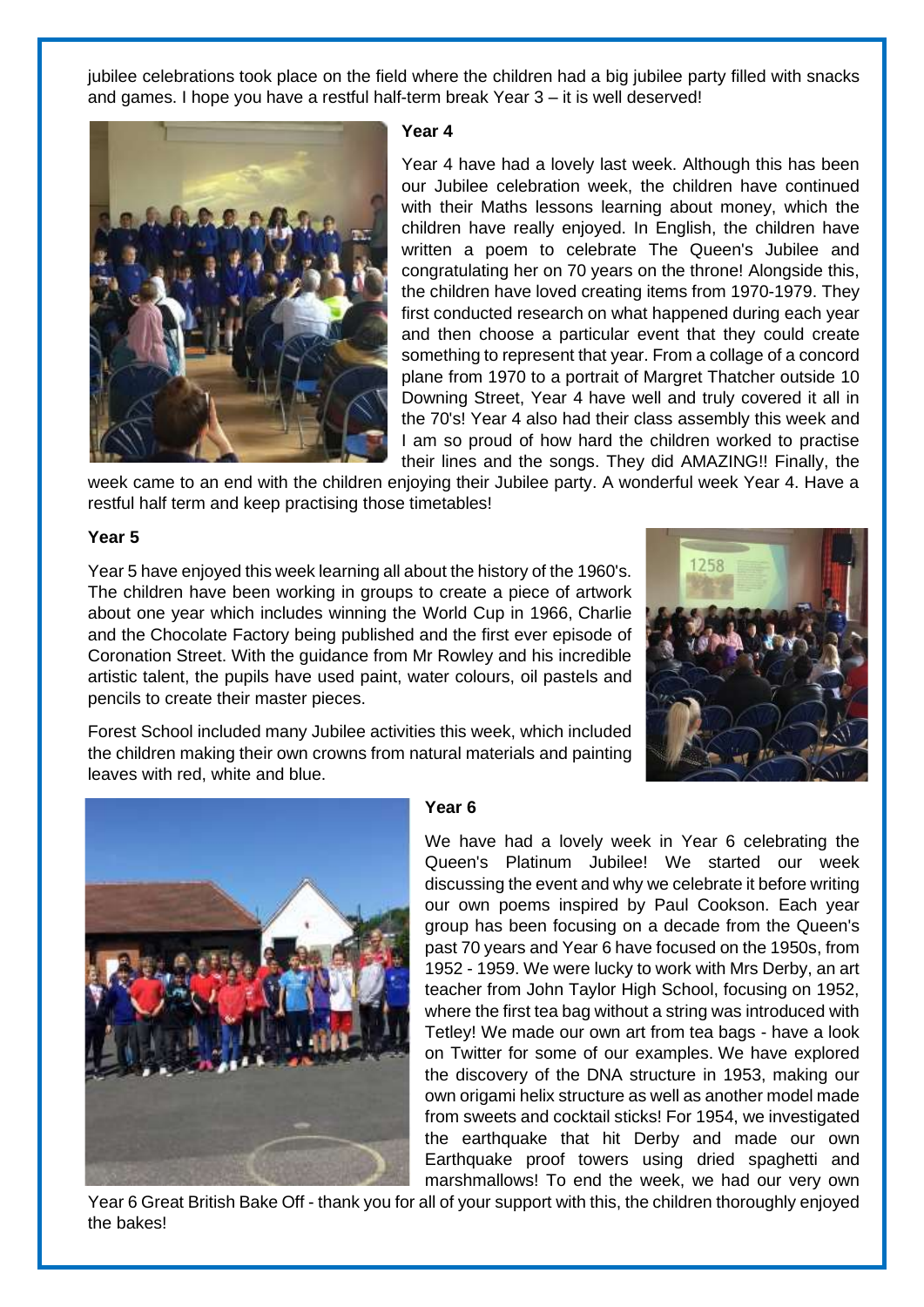#### **Reading Corner**

This week's recommended read is for children aged 5+…

#### **Super Questers: The Case of the Stolen Sun**

*Written by Dr Thomas Bernard, Lisa Moss and Sophie Stricker*

Meet Lilli and her best friends Leo and Bea - three endlessly curious kids with big imaginations. When they unite to solve a challenging science problem, they turn into superheroes Lillicorn, Leo Zoom and Bea Bumble and journey to a world full of magic, adventure and quests.

And now they want YOU to join in the mission and the fun. Can you help them to track down Lord Grumble and his Snapettes and return the stolen sun to Questland? Discover your inner superhero in this unique interactive story with hands-on activities, expertly designed in line with the Key Stage 1 Computing, Maths and



Science National Curriculum to help children develop their STEM (Science, Technology, Engineering and Mathematics) skills in innovative new ways. It's time to Read, Quest, Learn!

| <b>Reception</b>  | Jacob S          | Zayn C   |
|-------------------|------------------|----------|
| <b>Year 1</b>     | Kailen S         | Gordon Z |
| <b>Year 2</b>     | Dylan S          | Rehaan K |
| <b>Year 3</b>     | Evalyn W         | Noah O   |
| <b>Year 4</b>     | <b>EVERYONE!</b> |          |
| Year 5            | Lucy W           | Josh M   |
| Year <sub>6</sub> | Alfie I          | Adam Ch  |

#### **Head Teacher's Awards Lunchtime Star Awards**

| <b>Reception</b>  | <b>Rupert C</b> |
|-------------------|-----------------|
| <b>Year 1</b>     | Amara I         |
| Year <sub>2</sub> | Alicia F        |
| <b>Year 3</b>     | Esmee G         |
| Year 4            | Keeghan B       |
| Year <sub>5</sub> | Zara I          |
| Year <sub>6</sub> | Anaya A         |

| <b>Team Points</b>              | <b>Claymills</b> | <b>Rosliston</b> | <b>Sinai</b>     | Trent           |
|---------------------------------|------------------|------------------|------------------|-----------------|
| Points (Week Ending<br>27.05.22 | 50               | 61               | 64               | 40              |
| Position                        | $3rd - 2$ points | $2nd - 3$ points | $1st - 4 points$ | $4th - 1$ point |
| <b>Running Total</b>            | 15               | 10               | 12               | 13              |

#### **Team Point Champions**

**Team Points**

Congratulations to **Claymills**, who have successfully won the team point challenge for this half term! As a reward, they can wear non-school uniform (ideally something red) on Friday 10 June 2022.

#### **Summer Term Diary Dates**

| <b>Event</b>                                | <b>Date/Time</b>                     |
|---------------------------------------------|--------------------------------------|
| <b>INSET Day</b>                            | Monday 6 <sup>th</sup> June 2022     |
| School Reopens for Pupils                   | Tuesday 7 <sup>th</sup> June 2022    |
| New Parents Meeting for Nursery & Reception | Thursday 9 <sup>th</sup> June 2022   |
| <b>Parents</b>                              |                                      |
| <b>Father's Day Lunches - Reception</b>     | Monday 13 <sup>th</sup> June 2022    |
| Father's Day Lunches - Year 1               | Tuesday 14 <sup>th</sup> June 2022   |
| Father's Day Lunches - Year 2               | Wednesday 15 <sup>th</sup> June 2022 |
| Father's Day Lunches - Year 3 & Year 4      | Thursday 16 <sup>th</sup> June 2022  |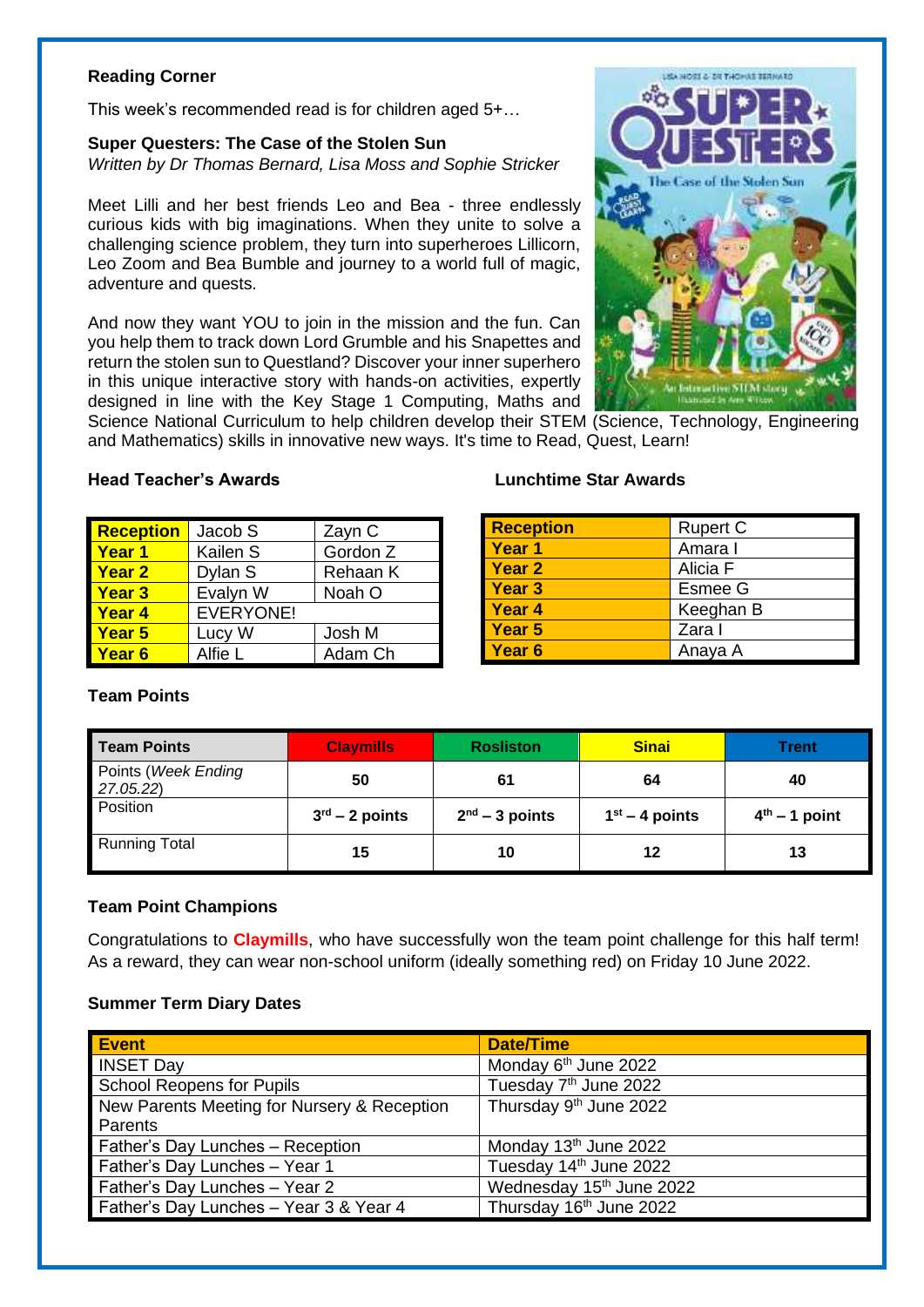| Father's Day Lunches - Year 5 & Year 6      | Friday 17th June 2022                |
|---------------------------------------------|--------------------------------------|
| <b>Sports Day</b>                           | Monday 20 <sup>th</sup> June 2022    |
| $EYFS/KS1 - 9.15am$                         |                                      |
| $KS2 - 1.15$ pm                             |                                      |
| <b>Reserve Sports Day</b>                   | Wednesday 22 <sup>nd</sup> June 2022 |
| $EYFS/KS1 - 9.15am$                         |                                      |
| $KS2 - 1.15$ pm                             |                                      |
| Year 4, 5 & 6 Brewhouse Performance - Robin | Thursday 30th June 2022              |
| Hood                                        |                                      |
| Non-Uniform Day                             | Friday 1 <sup>st</sup> July 2022     |
| <b>PFA Summer Bingo</b>                     | Wednesday 6th July 2022              |
| JTMAT INSET Day - School Closed             | Friday 8 <sup>th</sup> July 2022     |
| Nursery Graduation                          | Tuesday 19th July 2022               |
| <b>School Closes for Summer</b>             | Wednesday 20 <sup>th</sup> July 2022 |

### **Diary Dates 2021-2022**

| <b>Event</b>              | Date/Time                            |
|---------------------------|--------------------------------------|
| <b>INSET Day</b>          | Monday 6 <sup>th</sup> June 2022     |
| School Reopens for Pupils | Tuesday 7 <sup>th</sup> June 2022    |
| JTMAT INSET Day           | Friday 8 <sup>th</sup> July 2022     |
| School Closes for Summer  | Wednesday 20 <sup>th</sup> July 2022 |

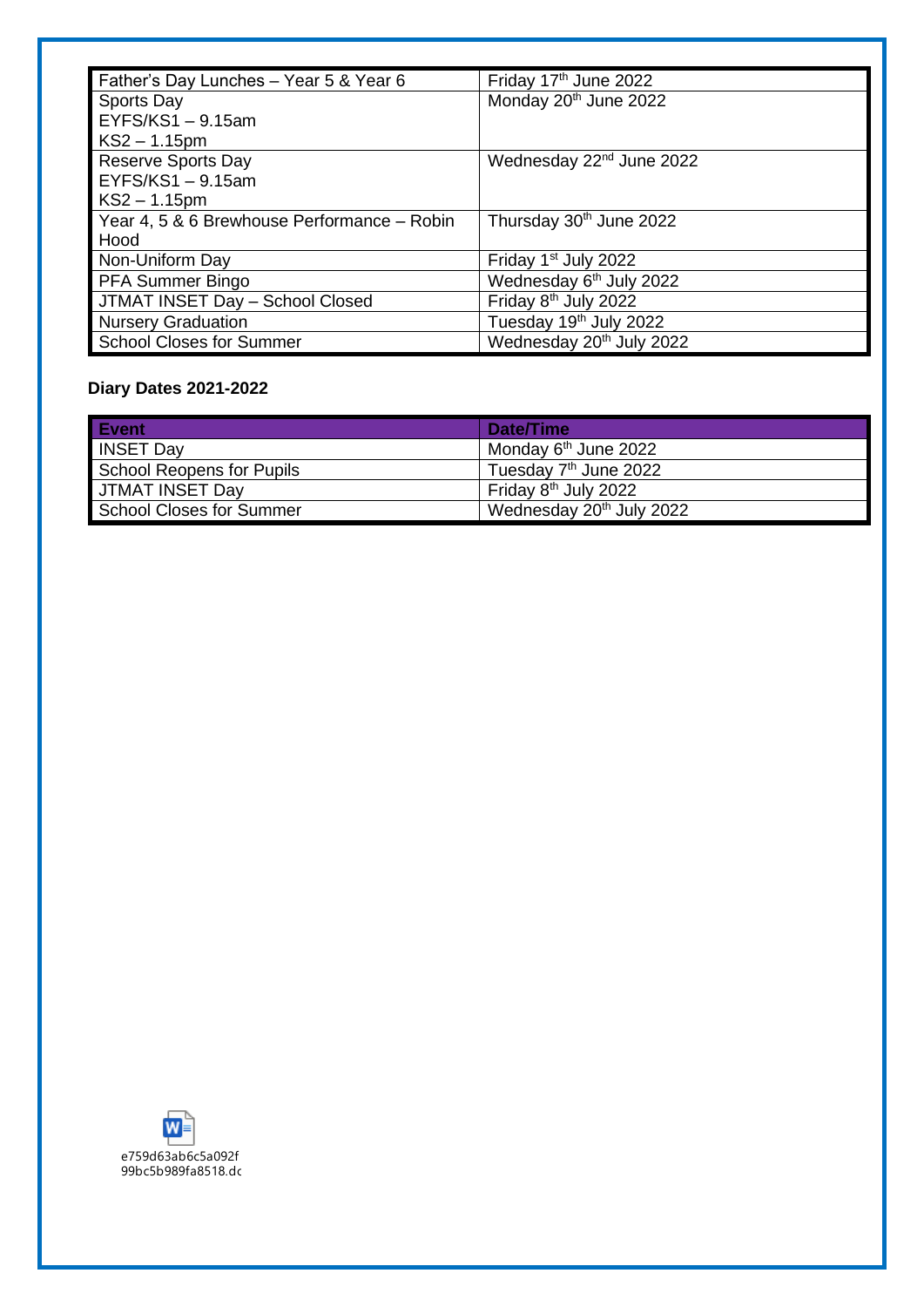